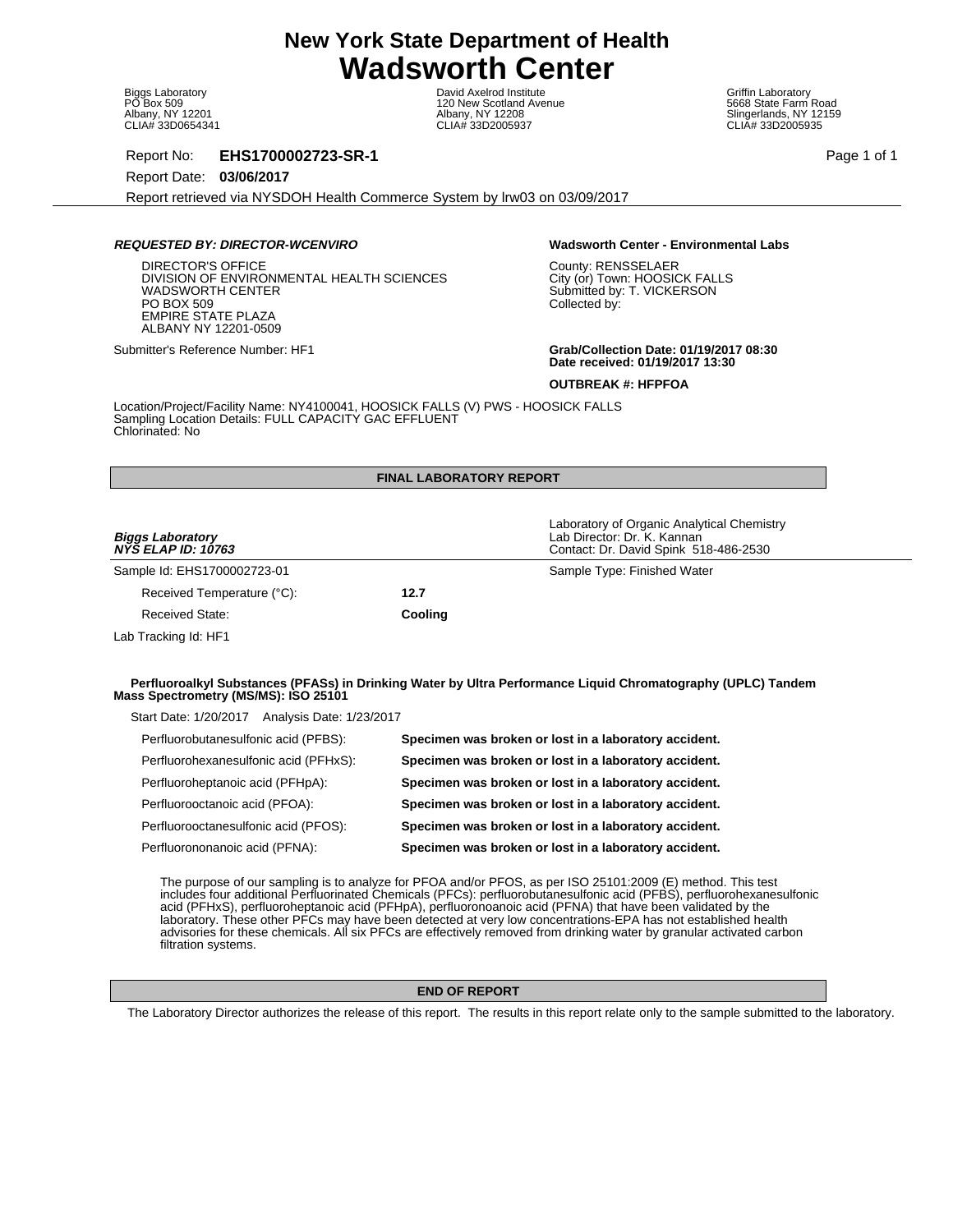Biggs Laboratory PO Box 509 Albany, NY 12201 CLIA# 33D0654341

David Axelrod Institute 120 New Scotland Avenue Albany, NY 12208 CLIA# 33D2005937

Griffin Laboratory 5668 State Farm Road Slingerlands, NY 12159 CLIA# 33D2005935

Report No: **EHS1700002724-SR-1** Page 1 of 1

Report Date: **03/06/2017**

Report retrieved via NYSDOH Health Commerce System by lrw03 on 03/09/2017

# **REQUESTED BY: DIRECTOR-WCENVIRO Wadsworth Center - Environmental Labs**

DIRECTOR'S OFFICE DIVISION OF ENVIRONMENTAL HEALTH SCIENCES WADSWORTH CENTER PO BOX 509 EMPIRE STATE PLAZA ALBANY NY 12201-0509

County: RENSSELAER City (or) Town: HOOSICK FALLS Submitted by: T. VICKERSON Collected by:

Submitter's Reference Number: HF2 **Grab/Collection Date: 01/19/2017 08:20 Date received: 01/19/2017 13:30**

Laboratory of Organic Analytical Chemistry

Contact: Dr. David Spink 518-486-2530

Additional Info: REPRESENTS CLEAR WELL

**OUTBREAK #: HFPFOA**

Lab Director: Dr. K. Kannan

Location/Project/Facility Name: NY4100041, HOOSICK FALLS (V) PWS - HOOSICK FALLS Sampling Location Details: TEMPORARY GAC INFLUENT Chlorinated: Yes

# **FINAL LABORATORY REPORT**

| <b>Biggs Laboratory</b>   |  |  |
|---------------------------|--|--|
| <b>NYS ELAP ID: 10763</b> |  |  |

Sample Id: EHS1700002724-01 Sample Type: Finished Water

Received Temperature (°C): **12.9** Received State: **Cooling**

Lab Tracking Id: HF2

### **Perfluoroalkyl Substances (PFASs) in Drinking Water by Ultra Performance Liquid Chromatography (UPLC) Tandem Mass Spectrometry (MS/MS): ISO 25101**

| Perfluorobutanesulfonic acid (PFBS):<br><1.77 ng/L<br>Perfluorohexanesulfonic acid (PFHxS):<br><1.89 ng/L<br>Perfluoroheptanoic acid (PFHpA):<br><2.00 ng/L<br>Perfluorooctanoic acid (PFOA):<br><2.00 ng/L<br>Perfluorooctanesulfonic acid (PFOS):<br>$<$ 1.91 ng/L<br>Perfluorononanoic acid (PFNA):<br><2.00 ng/L | Analysis Date: 1/23/2017<br>Start Date: 1/20/2017 |  |
|----------------------------------------------------------------------------------------------------------------------------------------------------------------------------------------------------------------------------------------------------------------------------------------------------------------------|---------------------------------------------------|--|
|                                                                                                                                                                                                                                                                                                                      |                                                   |  |
|                                                                                                                                                                                                                                                                                                                      |                                                   |  |
|                                                                                                                                                                                                                                                                                                                      |                                                   |  |
|                                                                                                                                                                                                                                                                                                                      |                                                   |  |
|                                                                                                                                                                                                                                                                                                                      |                                                   |  |
|                                                                                                                                                                                                                                                                                                                      |                                                   |  |

The purpose of our sampling is to analyze for PFOA and/or PFOS, as per ISO 25101:2009 (E) method. This test includes four additional Perfluorinated Chemicals (PFCs): perfluorobutanesulfonic acid (PFBS), perfluorohexanesulfonic acid (PFHxS), perfluoroheptanoic acid (PFHpA), perfluoronoanoic acid (PFNA) that have been validated by the laboratory. These other PFCs may have been detected at very low concentrations-EPA has not established health advisories for these chemicals. All six PFCs are effectively removed from drinking water by granular activated carbon filtration systems.

NYSELAP: Accredited by the New York State Environmental Laboratory Approval Program

# **END OF REPORT**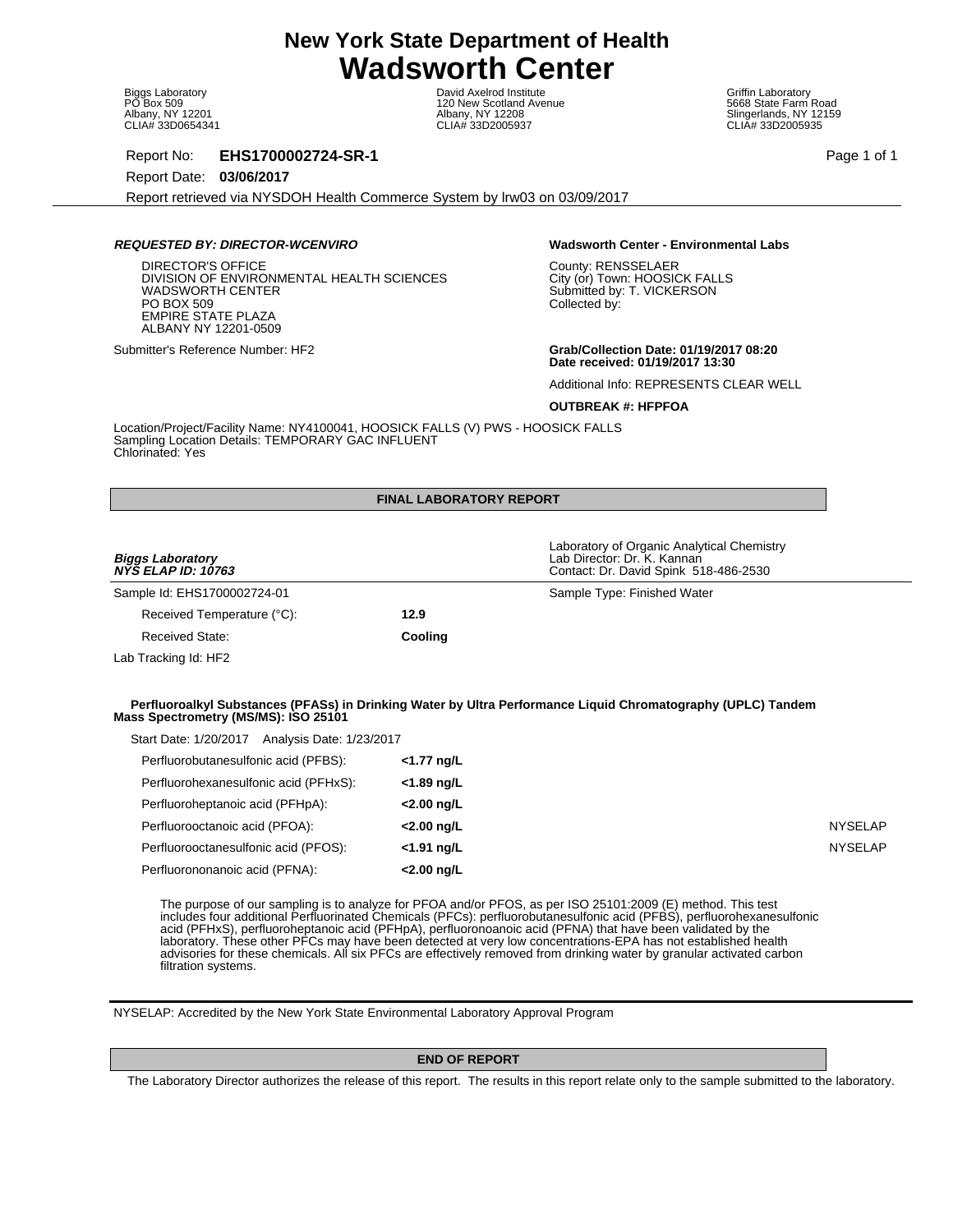Biggs Laboratory PO Box 509 Albany, NY 12201 CLIA# 33D0654341

David Axelrod Institute 120 New Scotland Avenue Albany, NY 12208 CLIA# 33D2005937

Griffin Laboratory 5668 State Farm Road Slingerlands, NY 12159 CLIA# 33D2005935

Report No: **EHS1700002725-SR-1** Page 1 of 1

Report Date: **03/06/2017**

Report retrieved via NYSDOH Health Commerce System by lrw03 on 03/09/2017

# **REQUESTED BY: DIRECTOR-WCENVIRO Wadsworth Center - Environmental Labs**

DIRECTOR'S OFFICE DIVISION OF ENVIRONMENTAL HEALTH SCIENCES WADSWORTH CENTER PO BOX 509 EMPIRE STATE PLAZA ALBANY NY 12201-0509

County: RENSSELAER City (or) Town: HOOSICK FALLS Submitted by: T. VICKERSON Collected by:

Submitter's Reference Number: HF3 **Grab/Collection Date: 01/19/2017 08:20 Date received: 01/19/2017 13:30**

**OUTBREAK #: HFPFOA**

Location/Project/Facility Name: NY4100041, HOOSICK FALLS (V) PWS - HOOSICK FALLS Sampling Location Details: TEMPORARY GAC MIDWAY Chlorinated: No

# **FINAL LABORATORY REPORT**

| <b>Biggs Laboratory</b><br><b>NYS ELAP ID: 10763</b> |         | Laboratory of Organic Analytical Chemistry<br>Lab Director: Dr. K. Kannan<br>Contact: Dr. David Spink 518-486-2530 |
|------------------------------------------------------|---------|--------------------------------------------------------------------------------------------------------------------|
| Sample Id: EHS1700002725-01                          |         | Sample Type: Finished Water                                                                                        |
| Received Temperature (°C):                           | 12.4    |                                                                                                                    |
| <b>Received State:</b>                               | Cooling |                                                                                                                    |
| Lab Tracking Id: HF3                                 |         |                                                                                                                    |
| Mass Spectrometry (MS/MS): ISO 25101                 |         | Perfluoroalkyl Substances (PFASs) in Drinking Water by Ultra Performance Liquid Chromatography (UPLC) Tandem       |
| Start Date: 1/20/2017 Analysis Date: 1/23/2017       |         |                                                                                                                    |
|                                                      |         |                                                                                                                    |

| Perfluorobutanesulfonic acid (PFBS):  | <1.77 ng/L    |                |
|---------------------------------------|---------------|----------------|
| Perfluorohexanesulfonic acid (PFHxS): | <1.89 ng/L    |                |
| Perfluoroheptanoic acid (PFHpA):      | <2.00 ng/L    |                |
| Perfluorooctanoic acid (PFOA):        | 5.57 ng/L     | <b>NYSELAP</b> |
| Perfluorooctanesulfonic acid (PFOS):  | $<$ 1.91 ng/L | <b>NYSELAP</b> |
| Perfluorononanoic acid (PFNA):        | <2.00 ng/L    |                |

The purpose of our sampling is to analyze for PFOA and/or PFOS, as per ISO 25101:2009 (E) method. This test includes four additional Perfluorinated Chemicals (PFCs): perfluorobutanesulfonic acid (PFBS), perfluorohexanesulfonic acid (PFHxS), perfluoroheptanoic acid (PFHpA), perfluoronoanoic acid (PFNA) that have been validated by the laboratory. These other PFCs may have been detected at very low concentrations-EPA has not established health advisories for these chemicals. All six PFCs are effectively removed from drinking water by granular activated carbon filtration systems.

NYSELAP: Accredited by the New York State Environmental Laboratory Approval Program

### **END OF REPORT**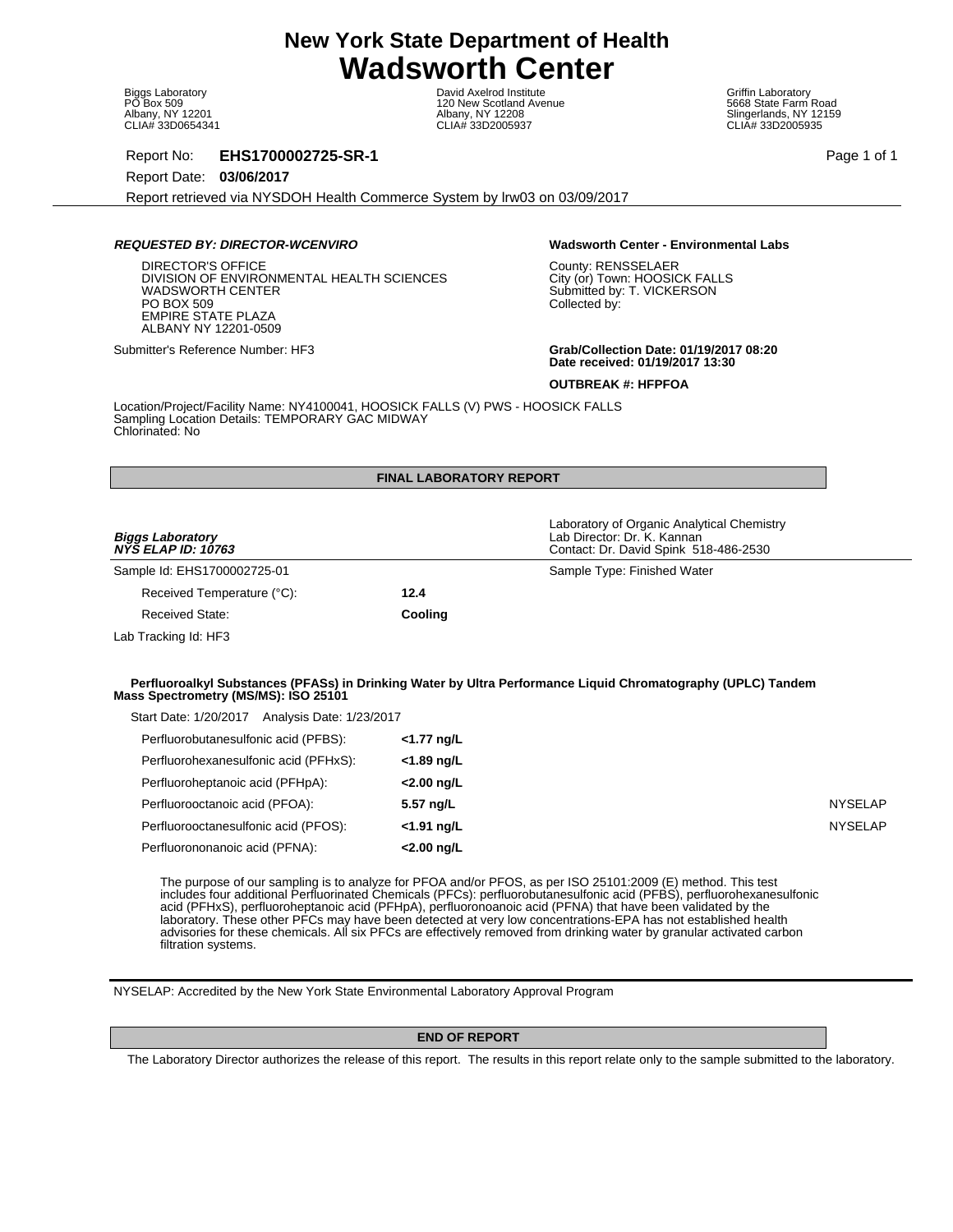Biggs Laboratory PO Box 509 Albany, NY 12201 CLIA# 33D0654341

David Axelrod Institute 120 New Scotland Avenue Albany, NY 12208 CLIA# 33D2005937

Griffin Laboratory 5668 State Farm Road Slingerlands, NY 12159 CLIA# 33D2005935

Report No: **EHS1700002726-SR-1** Page 1 of 1

Report Date: **03/06/2017**

Report retrieved via NYSDOH Health Commerce System by lrw03 on 03/09/2017

# **REQUESTED BY: DIRECTOR-WCENVIRO Wadsworth Center - Environmental Labs**

DIRECTOR'S OFFICE DIVISION OF ENVIRONMENTAL HEALTH SCIENCES WADSWORTH CENTER PO BOX 509 EMPIRE STATE PLAZA ALBANY NY 12201-0509

County: RENSSELAER City (or) Town: HOOSICK FALLS Submitted by: T. VICKERSON Collected by:

Submitter's Reference Number: HF4 **Grab/Collection Date: 01/19/2017 08:20 Date received: 01/19/2017 13:30**

**OUTBREAK #: HFPFOA**

Location/Project/Facility Name: NY4100041, HOOSICK FALLS (V) PWS - HOOSICK FALLS Sampling Location Details: TEMPORARY GAC EFFLUENT Chlorinated: No

# **FINAL LABORATORY REPORT**

| <b>Biggs Laboratory</b><br><b>NYS ELAP ID: 10763</b>                                   |         | Laboratory of Organic Analytical Chemistry<br>Lab Director: Dr. K. Kannan<br>Contact: Dr. David Spink 518-486-2530 |
|----------------------------------------------------------------------------------------|---------|--------------------------------------------------------------------------------------------------------------------|
| Sample Id: EHS1700002726-01                                                            |         | Sample Type: Finished Water                                                                                        |
| Received Temperature (°C):                                                             | 12.9    |                                                                                                                    |
| Received State:                                                                        | Cooling |                                                                                                                    |
| Lab Tracking Id: HF4                                                                   |         |                                                                                                                    |
| Mass Spectrometry (MS/MS): ISO 25101<br>Start Date: 1/20/2017 Analysis Date: 1/23/2017 |         | Perfluoroalkyl Substances (PFASs) in Drinking Water by Ultra Performance Liquid Chromatography (UPLC) Tandem       |

| Perfluorobutanesulfonic acid (PFBS):  | <1.77 ng/L    |                |
|---------------------------------------|---------------|----------------|
| Perfluorohexanesulfonic acid (PFHxS): | <1.89 ng/L    |                |
| Perfluoroheptanoic acid (PFHpA):      | $<$ 2.00 ng/L |                |
| Perfluorooctanoic acid (PFOA):        | $<$ 2.00 ng/L | <b>NYSELAP</b> |
| Perfluorooctanesulfonic acid (PFOS):  | $<$ 1.91 ng/L | <b>NYSELAP</b> |
| Perfluorononanoic acid (PFNA):        | <2.00 ng/L    |                |

The purpose of our sampling is to analyze for PFOA and/or PFOS, as per ISO 25101:2009 (E) method. This test includes four additional Perfluorinated Chemicals (PFCs): perfluorobutanesulfonic acid (PFBS), perfluorohexanesulfonic acid (PFHxS), perfluoroheptanoic acid (PFHpA), perfluoronoanoic acid (PFNA) that have been validated by the laboratory. These other PFCs may have been detected at very low concentrations-EPA has not established health advisories for these chemicals. All six PFCs are effectively removed from drinking water by granular activated carbon filtration systems.

NYSELAP: Accredited by the New York State Environmental Laboratory Approval Program

### **END OF REPORT**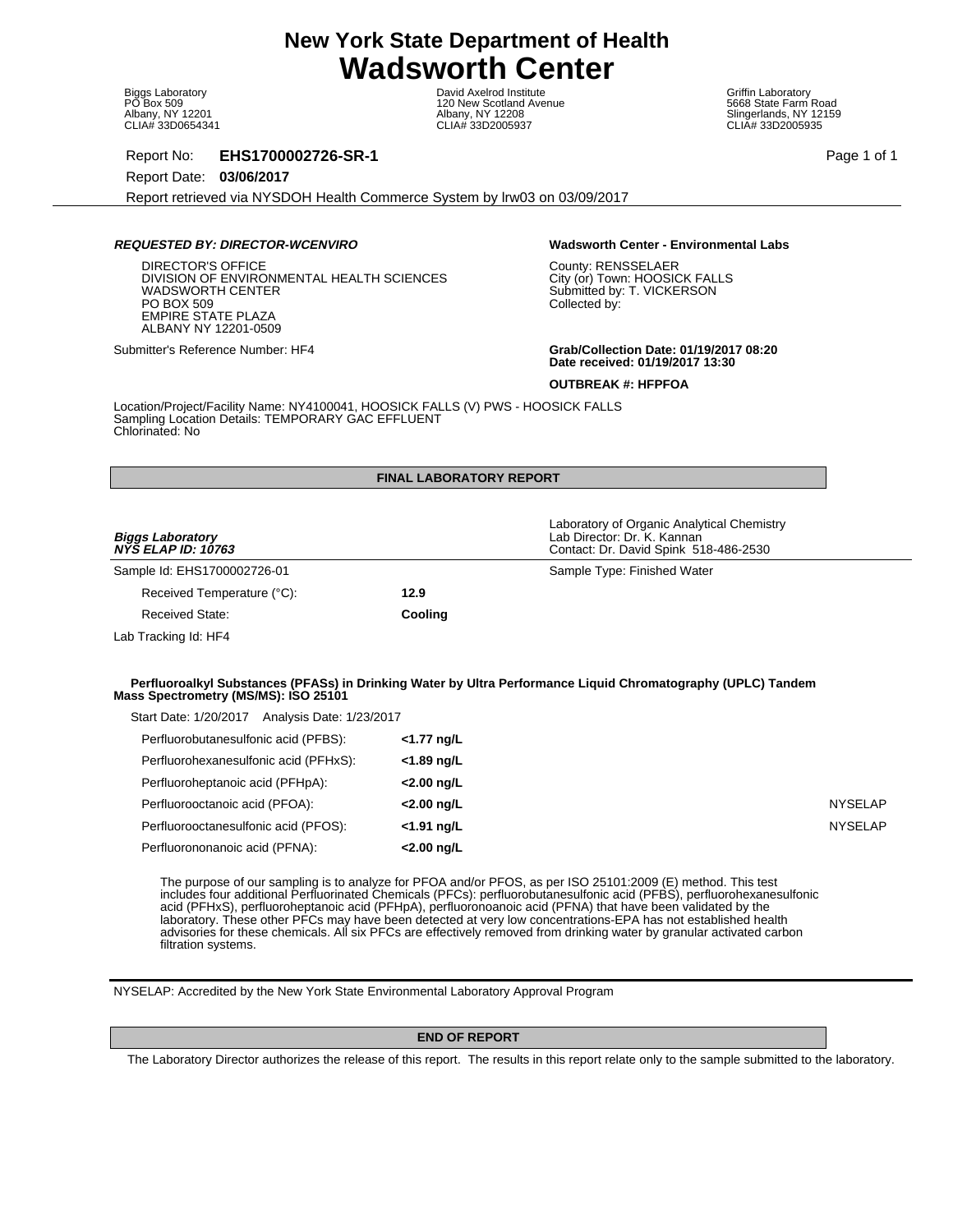Biggs Laboratory PO Box 509 Albany, NY 12201 CLIA# 33D0654341

David Axelrod Institute 120 New Scotland Avenue Albany, NY 12208 CLIA# 33D2005937

Griffin Laboratory 5668 State Farm Road Slingerlands, NY 12159 CLIA# 33D2005935

Report No: **EHS1700002727-SR-1** Page 1 of 1

Report Date: **03/06/2017**

Report retrieved via NYSDOH Health Commerce System by lrw03 on 03/09/2017

# **REQUESTED BY: DIRECTOR-WCENVIRO Wadsworth Center - Environmental Labs**

DIRECTOR'S OFFICE DIVISION OF ENVIRONMENTAL HEALTH SCIENCES WADSWORTH CENTER PO BOX 509 EMPIRE STATE PLAZA ALBANY NY 12201-0509

County: RENSSELAER Submitted by: TIM VICKERSON Collected by:

Submitter's Reference Number: FRB **Grab/Collection Date: 01/19/2017 Date received: 01/19/2017 13:30**

Location/Project/Facility Name: FIELD REAGENT BLANK Sampling Location Details: PREPARED ON: 1/18/17 - WITH SAMPLE(S): EHS1700002723 - 02726

|                                                                                        | <b>FINAL LABORATORY REPORT</b> |                                                                                                                                                                                                                                                                                                                                                      |
|----------------------------------------------------------------------------------------|--------------------------------|------------------------------------------------------------------------------------------------------------------------------------------------------------------------------------------------------------------------------------------------------------------------------------------------------------------------------------------------------|
| <b>Biggs Laboratory</b><br>$N\bar{Y}\bar{S}$ ELAP ID: 10763                            |                                | Laboratory of Organic Analytical Chemistry<br>Lab Director: Dr. K. Kannan<br>Contact: Dr. David Spink 518-486-2530                                                                                                                                                                                                                                   |
| Sample Id: EHS1700002727-01                                                            |                                | Sample Type: Field Blank                                                                                                                                                                                                                                                                                                                             |
| Received Temperature (°C):                                                             | 12.3                           |                                                                                                                                                                                                                                                                                                                                                      |
| <b>Received State:</b>                                                                 | Cooling                        |                                                                                                                                                                                                                                                                                                                                                      |
| Lab Tracking Id: FRB                                                                   |                                |                                                                                                                                                                                                                                                                                                                                                      |
| Mass Spectrometry (MS/MS): ISO 25101<br>Start Date: 1/20/2017 Analysis Date: 1/23/2017 |                                |                                                                                                                                                                                                                                                                                                                                                      |
| Perfluorobutanesulfonic acid (PFBS):                                                   | <1.77 ng/L                     |                                                                                                                                                                                                                                                                                                                                                      |
| Perfluorohexanesulfonic acid (PFHxS):                                                  | <1.89 ng/L                     |                                                                                                                                                                                                                                                                                                                                                      |
| Perfluoroheptanoic acid (PFHpA):                                                       | <2.00 ng/L                     |                                                                                                                                                                                                                                                                                                                                                      |
| Perfluorooctanoic acid (PFOA):                                                         | <2.00 ng/L                     | <b>NYSELAP</b>                                                                                                                                                                                                                                                                                                                                       |
| Perfluorooctanesulfonic acid (PFOS):                                                   | $<$ 1.91 ng/L                  | <b>NYSELAP</b>                                                                                                                                                                                                                                                                                                                                       |
| Perfluorononanoic acid (PFNA):                                                         | <2.00 ng/L                     |                                                                                                                                                                                                                                                                                                                                                      |
|                                                                                        |                                | The purpose of our sampling is to analyze for PFOA and/or PFOS, as per ISO 25101:2009 (E) method. This test<br>includes four additional Perfluorinated Chemicals (PFCs): perfluorobutanesulfonic acid (PFBS), perfluorohexanesulfonic<br>acid (PFHxS), perfluoroheptanoic acid (PFHpA), perfluoronoanoic acid (PFNA) that have been validated by the |

advisories for these chemicals. All six PFCs are effectively removed from drinking water by granular activated carbon filtration systems.

NYSELAP: Accredited by the New York State Environmental Laboratory Approval Program

# **END OF REPORT**

laboratory. These other PFCs may have been detected at very low concentrations-EPA has not established health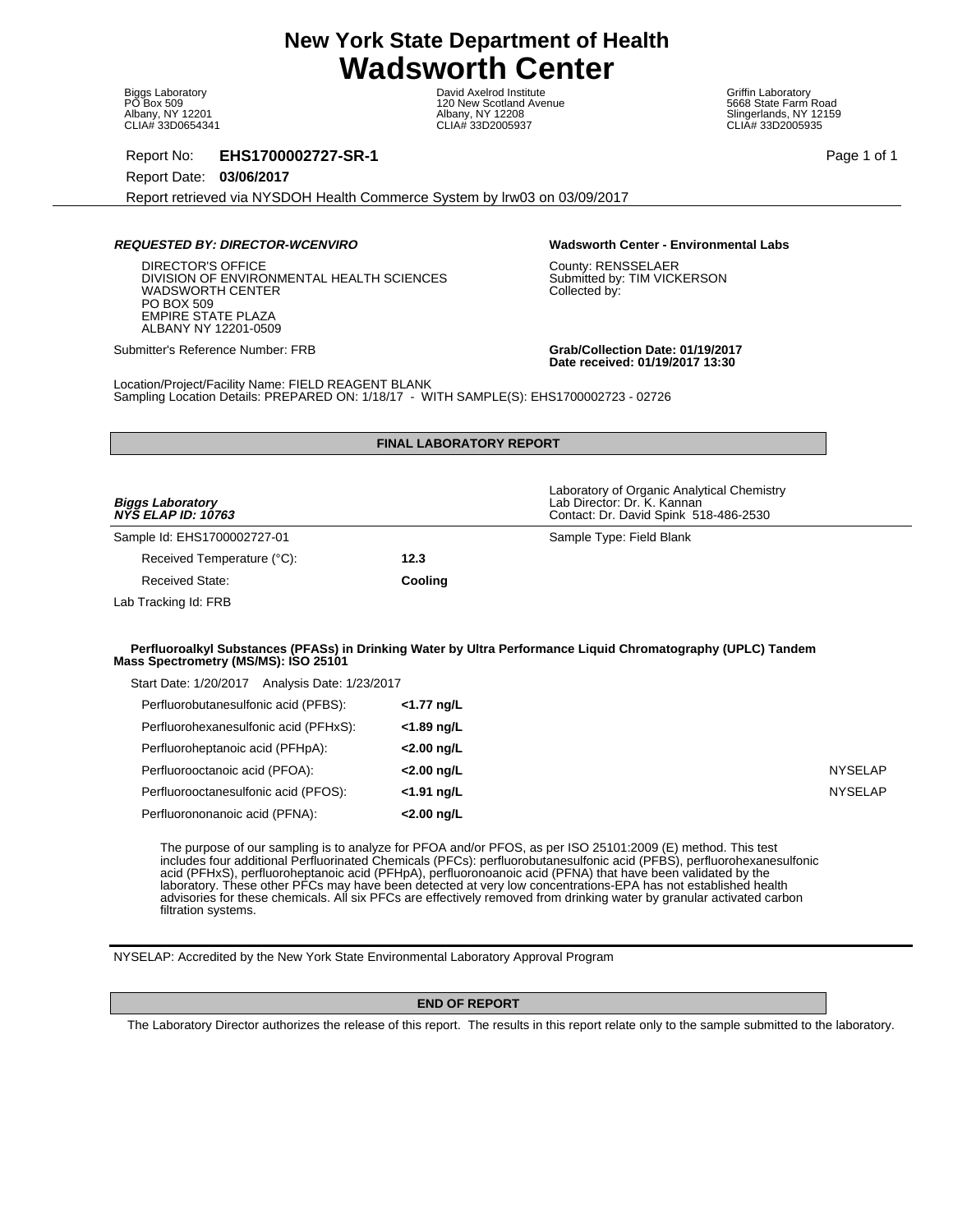Biggs Laboratory PO Box 509 Albany, NY 12201 CLIA# 33D0654341

David Axelrod Institute 120 New Scotland Avenue Albany, NY 12208 CLIA# 33D2005937

Griffin Laboratory 5668 State Farm Road Slingerlands, NY 12159 CLIA# 33D2005935

Report No: **EHS1700002728-SR-1** Page 1 of 1

Report Date: **03/06/2017**

Report retrieved via NYSDOH Health Commerce System by lrw03 on 03/09/2017

### **REQUESTED BY: DIRECTOR-WCENVIRO Wadsworth Center - Environmental Labs**

DIRECTOR'S OFFICE DIVISION OF ENVIRONMENTAL HEALTH SCIENCES WADSWORTH CENTER PO BOX 509 EMPIRE STATE PLAZA ALBANY NY 12201-0509

County: RENSSELAER Submitted by: JEFF WINERITER Collected by:

Submitter's Reference Number: LRB **Grab/Collection Date: 01/19/2017 Date received: 01/19/2017 13:30**

Location/Project/Facility Name: LABORATORY REAGENT BLANK Sampling Location Details: PREPARED ON: 1/19/17 - EXTRACTED WITH: EHS1700002715-02727

# **FINAL LABORATORY REPORT**

**Biggs Laboratory NYS ELAP ID: 10763**

Sample Id: EHS1700002728-01 Sample Type: Method Blank

Lab Tracking Id: LRB

Lab Director: Dr. K. Kannan

Laboratory of Organic Analytical Chemistry

Contact: Dr. David Spink 518-486-2530

### **Perfluoroalkyl Substances (PFASs) in Drinking Water by Ultra Performance Liquid Chromatography (UPLC) Tandem Mass Spectrometry (MS/MS): ISO 25101**

| Analysis Date: 1/23/2017<br>Start Date: 1/20/2017 |               |
|---------------------------------------------------|---------------|
| Perfluorobutanesulfonic acid (PFBS):              | <1.77 ng/L    |
| Perfluorohexanesulfonic acid (PFHxS):             | $<$ 1.89 ng/L |
| Perfluoroheptanoic acid (PFHpA):                  | $<$ 2.00 ng/L |
| Perfluorooctanoic acid (PFOA):                    | $<$ 2.00 ng/L |
| Perfluorooctanesulfonic acid (PFOS):              | $<$ 1.91 ng/L |
| Perfluorononanoic acid (PFNA):                    | $<$ 2.00 ng/L |

The purpose of our sampling is to analyze for PFOA and/or PFOS, as per ISO 25101:2009 (E) method. This test includes four additional Perfluorinated Chemicals (PFCs): perfluorobutanesulfonic acid (PFBS), perfluorohexanesulfonic acid (PFHxS), perfluoroheptanoic acid (PFHpA), perfluoronoanoic acid (PFNA) that have been validated by the laboratory. These other PFCs may have been detected at very low concentrations-EPA has not established health advisories for these chemicals. All six PFCs are effectively removed from drinking water by granular activated carbon filtration systems.

NYSELAP: Accredited by the New York State Environmental Laboratory Approval Program

### **END OF REPORT**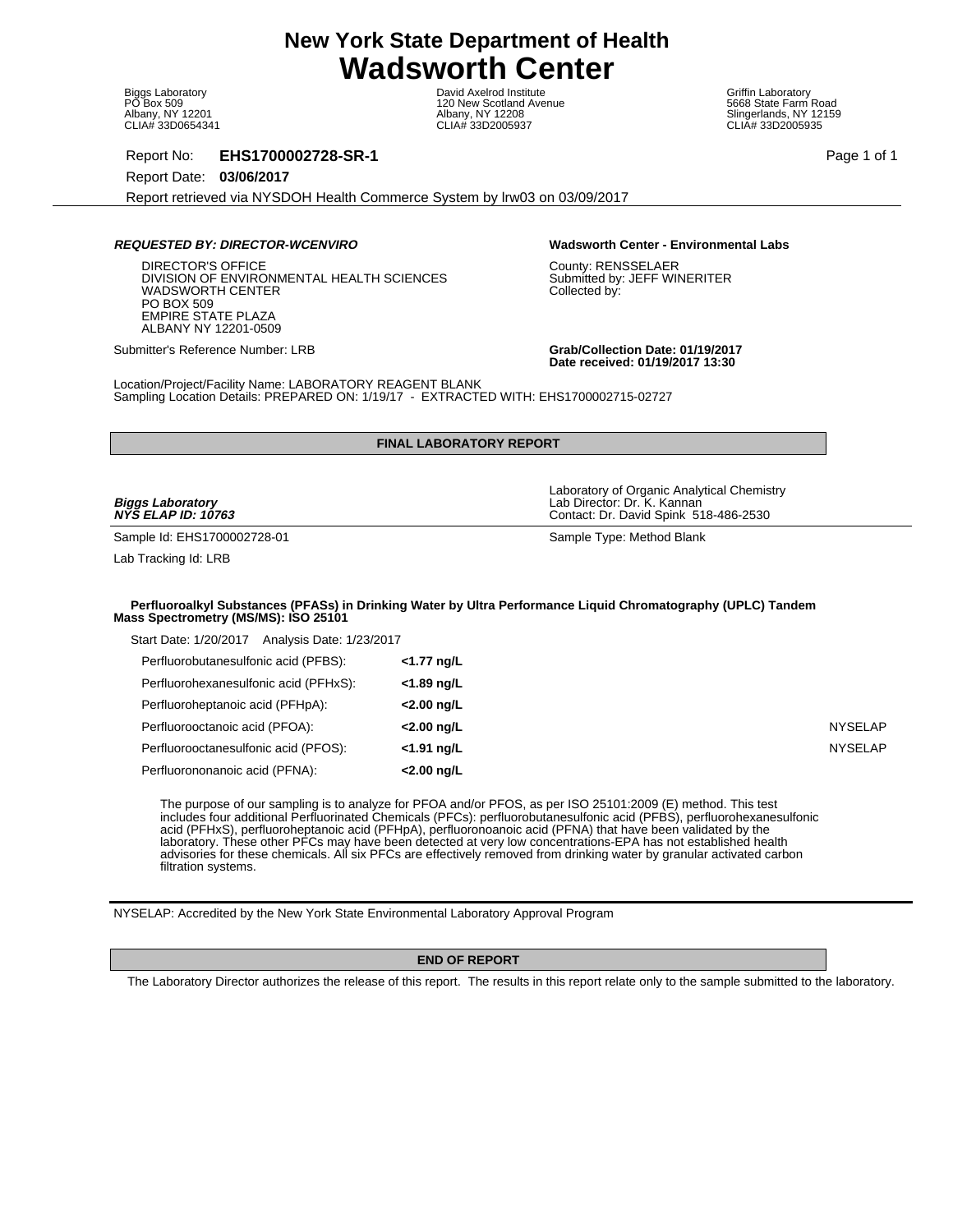Biggs Laboratory PO Box 509 Albany, NY 12201 CLIA# 33D0654341

David Axelrod Institute 120 New Scotland Avenue Albany, NY 12208 CLIA# 33D2005937

Griffin Laboratory 5668 State Farm Road Slingerlands, NY 12159 CLIA# 33D2005935

Report No: **EHS1700003939-SR-1** Page 1 of 1

Report Date: **03/06/2017**

Report retrieved via NYSDOH Health Commerce System by lrw03 on 03/09/2017

# **REQUESTED BY: DIRECTOR-WCENVIRO Wadsworth Center - Environmental Labs**

DIRECTOR'S OFFICE DIVISION OF ENVIRONMENTAL HEALTH SCIENCES WADSWORTH CENTER PO BOX 509 EMPIRE STATE PLAZA ALBANY NY 12201-0509

County: RENSSELAER City (or) Town: HOOSICK FALLS Submitted by: T. VICKERSON Collected by:

Submitter's Reference Number: HFA **Grab/Collection Date: 01/26/2017 Date received: 01/26/2017 15:30**

Additional Info: FROM CLEAR WELL

### **OUTBREAK #: HFPFOA**

Location/Project/Facility Name: NY4100041, HOOSICK FALLS (V) PWS - HOOSICK FALLS Sampling Location Details: TEMP GAC INFLUENT Chlorinated: Yes

|                                                | <b>FINAL LABORATORY REPORT</b> |                                                                                                                    |                |
|------------------------------------------------|--------------------------------|--------------------------------------------------------------------------------------------------------------------|----------------|
| <b>Biggs Laboratory</b><br>NYS ELAP ID: 10763  |                                | Laboratory of Organic Analytical Chemistry<br>Lab Director: Dr. K. Kannan<br>Contact: Dr. David Spink 518-486-2530 |                |
| Sample Id: EHS1700003939-01                    |                                | Sample Type: Finished Water                                                                                        |                |
| Received Temperature (°C):                     | 4.2                            |                                                                                                                    |                |
| Lab Tracking Id: HFA                           |                                |                                                                                                                    |                |
| Mass Spectrometry (MS/MS): ISO 25101           |                                | Perfluoroalkyl Substances (PFASs) in Drinking Water by Ultra Performance Liquid Chromatography (UPLC) Tandem       |                |
| Start Date: 1/27/2017 Analysis Date: 1/30/2017 |                                |                                                                                                                    |                |
| Perfluorobutanesulfonic acid (PFBS):           | <1.77 ng/L                     |                                                                                                                    |                |
| Perfluorohexanesulfonic acid (PFHxS):          | <1.89 ng/L                     |                                                                                                                    |                |
| Perfluoroheptanoic acid (PFHpA):               | <2.00 ng/L                     |                                                                                                                    |                |
| Perfluorooctanoic acid (PFOA):                 | $<$ 2.00 ng/L                  |                                                                                                                    | <b>NYSELAP</b> |
| Perfluorooctanesulfonic acid (PFOS):           | <1.91 ng/L                     |                                                                                                                    | <b>NYSELAP</b> |

The purpose of our sampling is to analyze for PFOA and/or PFOS, as per ISO 25101:2009 (E) method. This test includes four additional Perfluorinated Chemicals (PFCs): perfluorobutanesulfonic acid (PFBS), perfluorohexanesulfonic acid (PFHxS), perfluoroheptanoic acid (PFHpA), perfluoronoanoic acid (PFNA) that have been validated by the laboratory. These other PFCs may have been detected at very low concentrations-EPA has not established health advisories for these chemicals. All six PFCs are effectively removed from drinking water by granular activated carbon filtration systems.

NYSELAP: Accredited by the New York State Environmental Laboratory Approval Program

### **END OF REPORT**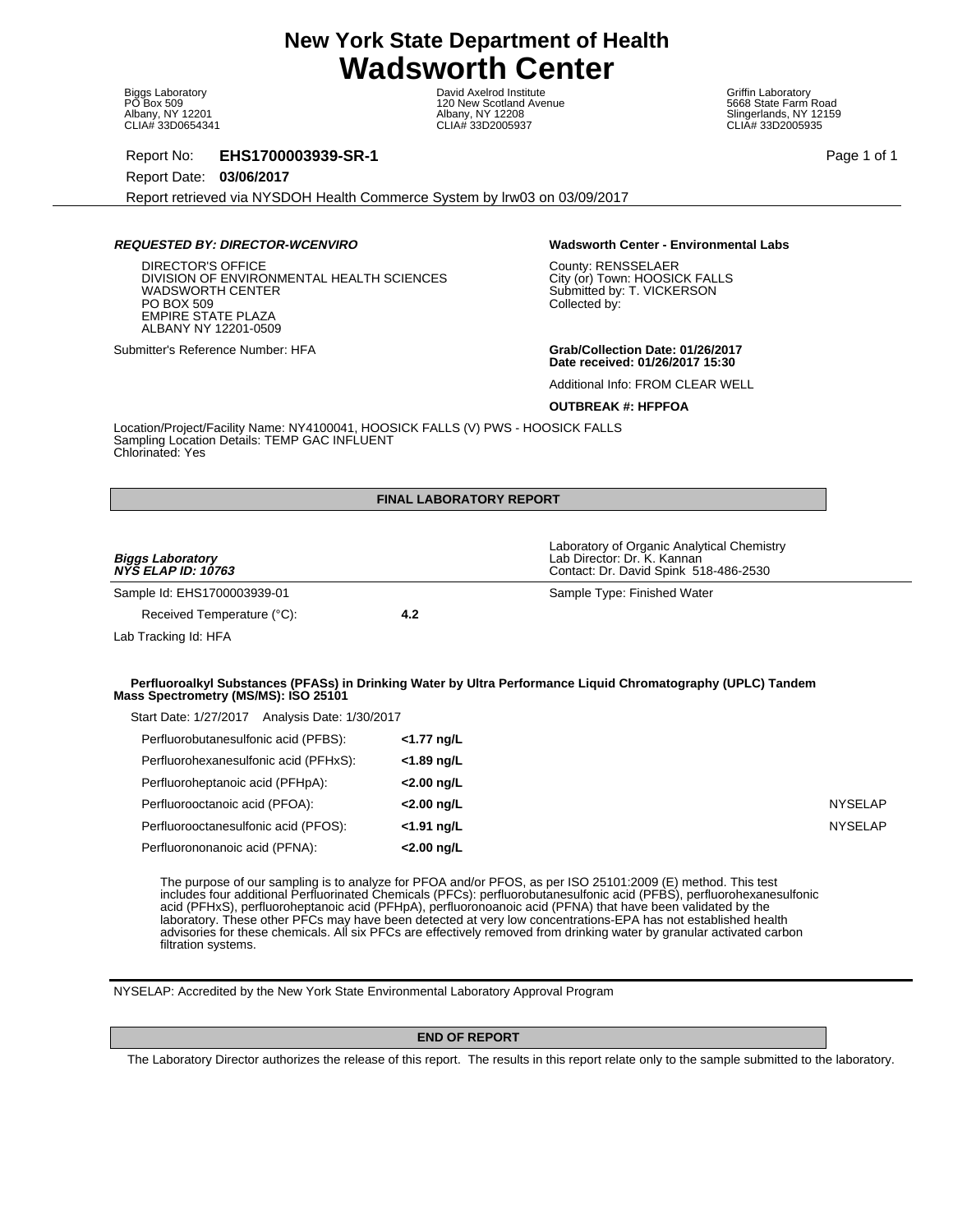Biggs Laboratory PO Box 509 Albany, NY 12201 CLIA# 33D0654341

David Axelrod Institute 120 New Scotland Avenue Albany, NY 12208 CLIA# 33D2005937

Griffin Laboratory 5668 State Farm Road Slingerlands, NY 12159 CLIA# 33D2005935

Report No: **EHS1700003940-SR-1** Page 1 of 1

Report Date: **03/06/2017**

Report retrieved via NYSDOH Health Commerce System by lrw03 on 03/09/2017

# **REQUESTED BY: DIRECTOR-WCENVIRO Wadsworth Center - Environmental Labs**

DIRECTOR'S OFFICE DIVISION OF ENVIRONMENTAL HEALTH SCIENCES WADSWORTH CENTER PO BOX 509 EMPIRE STATE PLAZA ALBANY NY 12201-0509

County: RENSSELAER City (or) Town: HOOSICK FALLS Submitted by: T. VICKERSON Collected by:

Submitter's Reference Number: HFB **Grab/Collection Date: 01/26/2017 08:20 Date received: 01/26/2017 15:30**

**OUTBREAK #: HFPFOA**

Location/Project/Facility Name: NY4100041, HOOSICK FALLS (V) PWS - HOOSICK FALLS Sampling Location Details: TEMP GAC MIDWAY Chlorinated: No

| <b>FINAL LABORATORY REPORT</b>                                                                                                  |                             |                                                                                                                                                                                                                                                                                                                                                      |
|---------------------------------------------------------------------------------------------------------------------------------|-----------------------------|------------------------------------------------------------------------------------------------------------------------------------------------------------------------------------------------------------------------------------------------------------------------------------------------------------------------------------------------------|
| <b>Biggs Laboratory</b><br><b>NYS ELAP ID: 10763</b>                                                                            |                             | Laboratory of Organic Analytical Chemistry<br>Lab Director: Dr. K. Kannan<br>Contact: Dr. David Spink 518-486-2530                                                                                                                                                                                                                                   |
| Sample Id: EHS1700003940-01                                                                                                     |                             | Sample Type: Finished Water                                                                                                                                                                                                                                                                                                                          |
| Received Temperature (°C):                                                                                                      | 2.6                         |                                                                                                                                                                                                                                                                                                                                                      |
| Lab Tracking Id: HFB                                                                                                            |                             |                                                                                                                                                                                                                                                                                                                                                      |
| Start Date: 1/27/2017 Analysis Date: 1/30/2017<br>Perfluorobutanesulfonic acid (PFBS):<br>Perfluorohexanesulfonic acid (PFHxS): | $<$ 1.77 ng/L<br><1.89 ng/L |                                                                                                                                                                                                                                                                                                                                                      |
| Perfluoroheptanoic acid (PFHpA):                                                                                                | $<$ 2.00 ng/L               |                                                                                                                                                                                                                                                                                                                                                      |
| Perfluorooctanoic acid (PFOA):                                                                                                  | 5.59 ng/L                   | <b>NYSELAP</b>                                                                                                                                                                                                                                                                                                                                       |
| Perfluorooctanesulfonic acid (PFOS):                                                                                            | $<$ 1.91 ng/L               | <b>NYSELAP</b>                                                                                                                                                                                                                                                                                                                                       |
| Perfluorononanoic acid (PFNA):                                                                                                  | <2.00 ng/L                  |                                                                                                                                                                                                                                                                                                                                                      |
|                                                                                                                                 |                             | The purpose of our sampling is to analyze for PFOA and/or PFOS, as per ISO 25101:2009 (E) method. This test<br>includes four additional Perfluorinated Chemicals (PFCs): perfluorobutanesulfonic acid (PFBS), perfluorohexanesulfonic<br>acid (PFHxS), perfluoroheptanoic acid (PFHpA), perfluoronoanoic acid (PFNA) that have been validated by the |

acid (PFHxS), perfluoroheptanoic acid (PFHpA), perfluoronoanoic acid (PFNA) that have been validated by the laboratory. These other PFCs may have been detected at very low concentrations-EPA has not established health advisories for these chemicals. All six PFCs are effectively removed from drinking water by granular activated carbon filtration systems.

NYSELAP: Accredited by the New York State Environmental Laboratory Approval Program

# **END OF REPORT**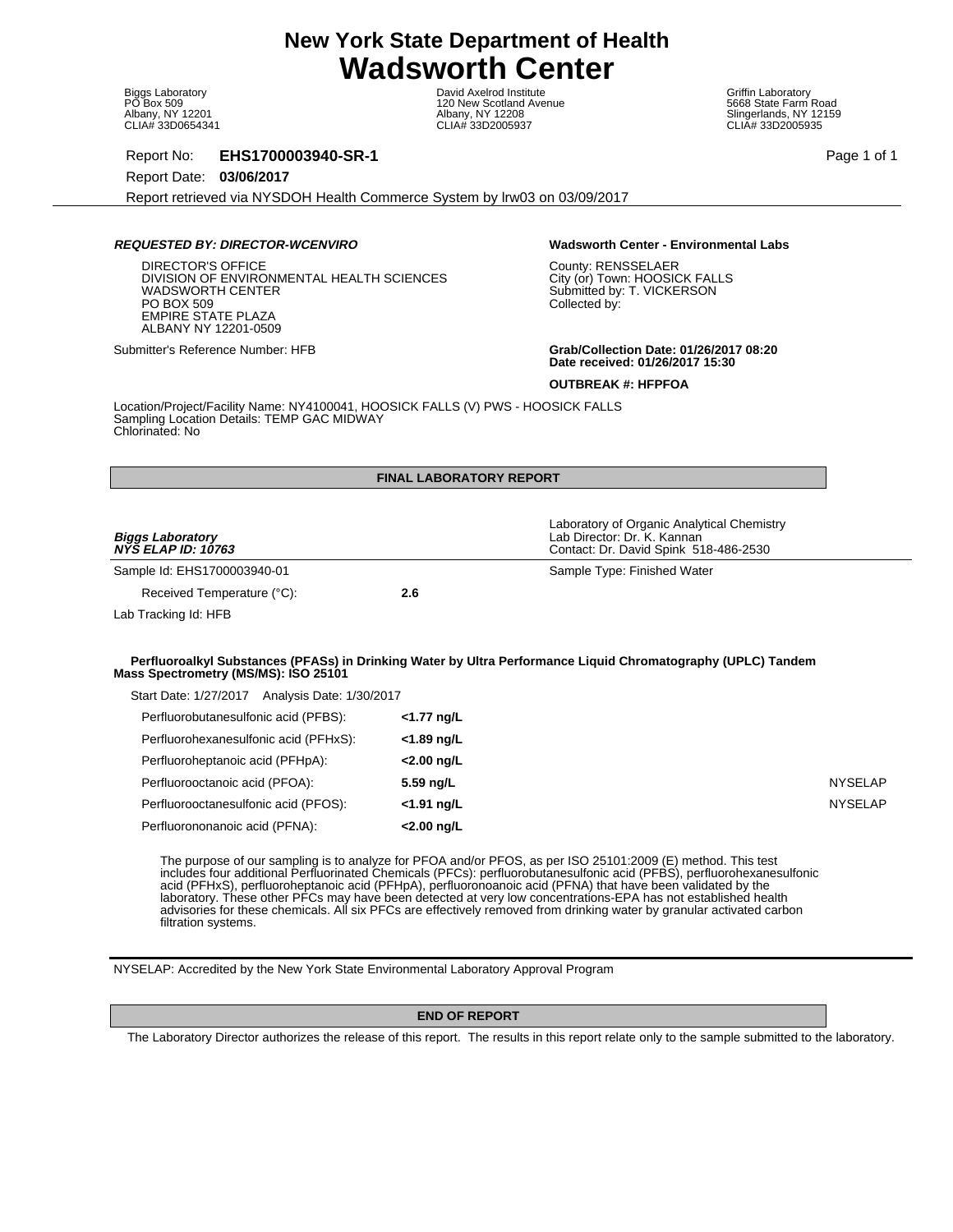Biggs Laboratory PO Box 509 Albany, NY 12201 CLIA# 33D0654341

David Axelrod Institute 120 New Scotland Avenue Albany, NY 12208 CLIA# 33D2005937

Griffin Laboratory 5668 State Farm Road Slingerlands, NY 12159 CLIA# 33D2005935

Report No: **EHS1700003941-SR-1** Page 1 of 1

Report Date: **03/06/2017**

Report retrieved via NYSDOH Health Commerce System by lrw03 on 03/09/2017

# **REQUESTED BY: DIRECTOR-WCENVIRO Wadsworth Center - Environmental Labs**

DIRECTOR'S OFFICE DIVISION OF ENVIRONMENTAL HEALTH SCIENCES WADSWORTH CENTER PO BOX 509 EMPIRE STATE PLAZA ALBANY NY 12201-0509

County: RENSSELAER City (or) Town: HOOSICK FALLS Submitted by: T. VICKERSON Collected by:

Submitter's Reference Number: HFC **Grab/Collection Date: 01/26/2017 08:20 Date received: 01/26/2017 15:30**

**OUTBREAK #: HFPFOA**

Location/Project/Facility Name: NY4100041, HOOSICK FALLS (V) PWS - HOOSICK FALLS Sampling Location Details: TEMP GAC EFFLUENT Chlorinated: No

|                                                      | <b>FINAL LABORATORY REPORT</b> |                                                                                                                    |                |
|------------------------------------------------------|--------------------------------|--------------------------------------------------------------------------------------------------------------------|----------------|
| <b>Biggs Laboratory</b><br><b>NYS ELAP ID: 10763</b> |                                | Laboratory of Organic Analytical Chemistry<br>Lab Director: Dr. K. Kannan<br>Contact: Dr. David Spink 518-486-2530 |                |
| Sample Id: EHS1700003941-01                          |                                | Sample Type: Finished Water                                                                                        |                |
| Received Temperature (°C):                           | 4.5                            |                                                                                                                    |                |
| Lab Tracking Id: HFC                                 |                                |                                                                                                                    |                |
| Mass Spectrometry (MS/MS): ISO 25101                 |                                | Perfluoroalkyl Substances (PFASs) in Drinking Water by Ultra Performance Liquid Chromatography (UPLC) Tandem       |                |
| Start Date: 1/27/2017 Analysis Date: 1/30/2017       |                                |                                                                                                                    |                |
| Perfluorobutanesulfonic acid (PFBS):                 | $<$ 1.77 ng/L                  |                                                                                                                    |                |
| Perfluorohexanesulfonic acid (PFHxS):                | <1.89 ng/L                     |                                                                                                                    |                |
| Perfluoroheptanoic acid (PFHpA):                     | <2.00 ng/L                     |                                                                                                                    |                |
| Perfluorooctanoic acid (PFOA):                       | <2.00 ng/L                     |                                                                                                                    | <b>NYSELAP</b> |
| Perfluorooctanesulfonic acid (PFOS):                 | <1.91 ng/L                     |                                                                                                                    | <b>NYSELAP</b> |

acid (PFHxS), perfluoroheptanoic acid (PFHpA), perfluoronoanoic acid (PFNA) that have been validated by the laboratory. These other PFCs may have been detected at very low concentrations-EPA has not established health advisories for these chemicals. All six PFCs are effectively removed from drinking water by granular activated carbon filtration systems.

NYSELAP: Accredited by the New York State Environmental Laboratory Approval Program

# **END OF REPORT**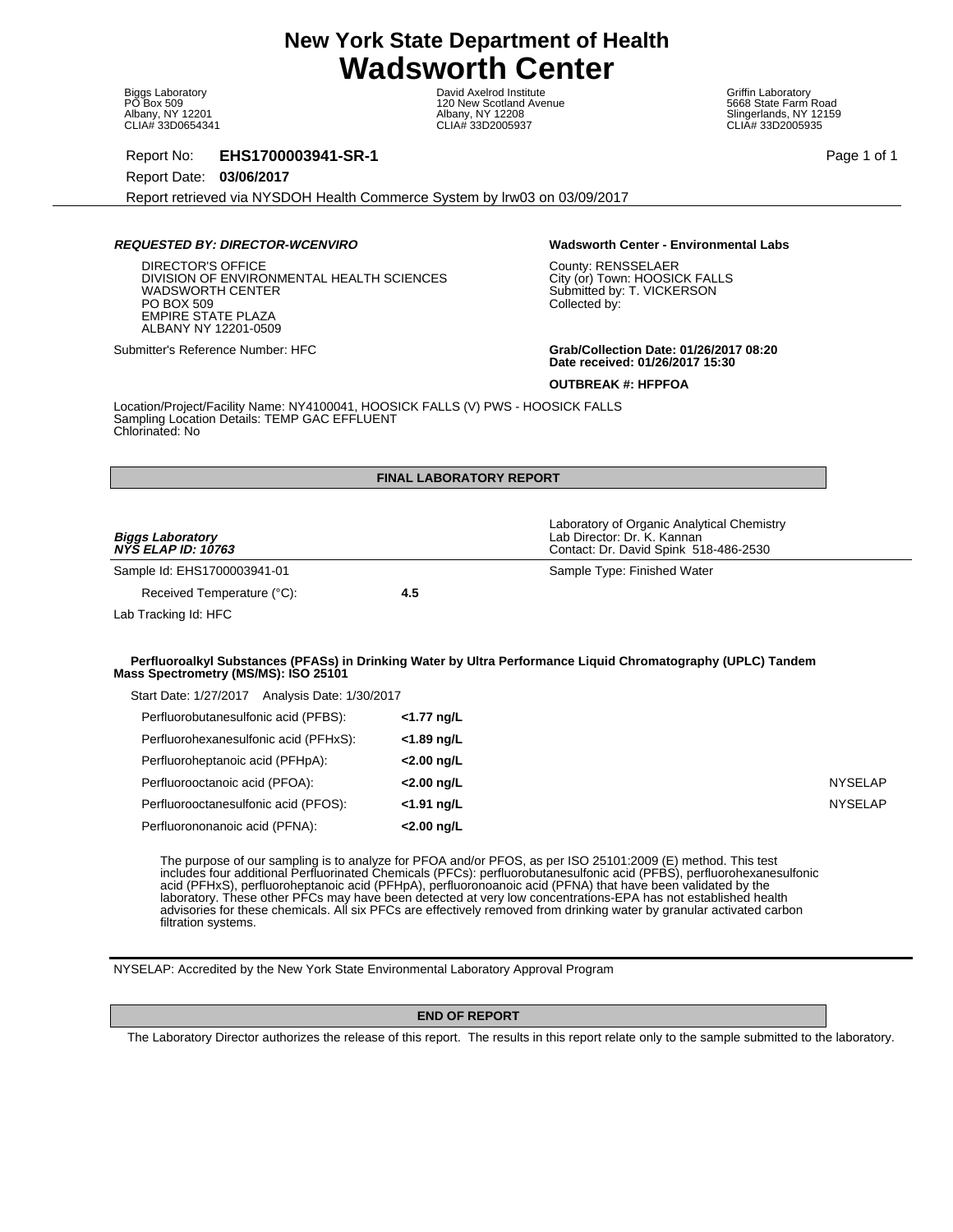Biggs Laboratory PO Box 509 Albany, NY 12201 CLIA# 33D0654341

David Axelrod Institute 120 New Scotland Avenue Albany, NY 12208 CLIA# 33D2005937

Griffin Laboratory 5668 State Farm Road Slingerlands, NY 12159 CLIA# 33D2005935

Report No: **EHS1700003942-SR-1** Page 1 of 1

Report Date: **03/06/2017**

Report retrieved via NYSDOH Health Commerce System by lrw03 on 03/09/2017

# **REQUESTED BY: DIRECTOR-WCENVIRO Wadsworth Center - Environmental Labs**

DIRECTOR'S OFFICE DIVISION OF ENVIRONMENTAL HEALTH SCIENCES WADSWORTH CENTER PO BOX 509 EMPIRE STATE PLAZA ALBANY NY 12201-0509

County: RENSSELAER City (or) Town: HOOSICK FALLS Submitted by: T. VICKERSON Collected by:

Submitter's Reference Number: HFD **Grab/Collection Date: 01/26/2017 08:30 Date received: 01/26/2017 15:30**

**OUTBREAK #: HFPFOA**

Location/Project/Facility Name: NY4100041, HOOSICK FALLS (V) PWS - HOOSICK FALLS Sampling Location Details: HIGH CAPACITY GAC INFLUENT Chlorinated: Yes

|                                                | <b>FINAL LABORATORY REPORT</b> |                                                                                                                    |                |
|------------------------------------------------|--------------------------------|--------------------------------------------------------------------------------------------------------------------|----------------|
| <b>Biggs Laboratory</b><br>NYŠ ELAP ID: 10763  |                                | Laboratory of Organic Analytical Chemistry<br>Lab Director: Dr. K. Kannan<br>Contact: Dr. David Spink 518-486-2530 |                |
| Sample Id: EHS1700003942-01                    |                                | Sample Type: Finished Water                                                                                        |                |
| Received Temperature (°C):                     | 3.3                            |                                                                                                                    |                |
| Lab Tracking Id: HFD                           |                                |                                                                                                                    |                |
| Mass Spectrometry (MS/MS): ISO 25101           |                                | Perfluoroalkyl Substances (PFASs) in Drinking Water by Ultra Performance Liquid Chromatography (UPLC) Tandem       |                |
| Start Date: 1/27/2017 Analysis Date: 1/30/2017 |                                |                                                                                                                    |                |
| Perfluorobutanesulfonic acid (PFBS):           | <1.77 ng/L                     |                                                                                                                    |                |
| Perfluorohexanesulfonic acid (PFHxS):          | <1.89 ng/L                     |                                                                                                                    |                |
| Perfluoroheptanoic acid (PFHpA):               | 15.2 ng/L                      |                                                                                                                    |                |
| Perfluorooctanoic acid (PFOA):                 | 472 ng/L                       |                                                                                                                    | <b>NYSELAP</b> |
| Perfluorooctanesulfonic acid (PFOS):           | 4.57 ng/L                      |                                                                                                                    | <b>NYSELAP</b> |

The purpose of our sampling is to analyze for PFOA and/or PFOS, as per ISO 25101:2009 (E) method. This test includes four additional Perfluorinated Chemicals (PFCs): perfluorobutanesulfonic acid (PFBS), perfluorohexanesulfonic acid (PFHxS), perfluoroheptanoic acid (PFHpA), perfluoronoanoic acid (PFNA) that have been validated by the laboratory. These other PFCs may have been detected at very low concentrations-EPA has not established health advisories for these chemicals. All six PFCs are effectively removed from drinking water by granular activated carbon filtration systems.

NYSELAP: Accredited by the New York State Environmental Laboratory Approval Program

# **END OF REPORT**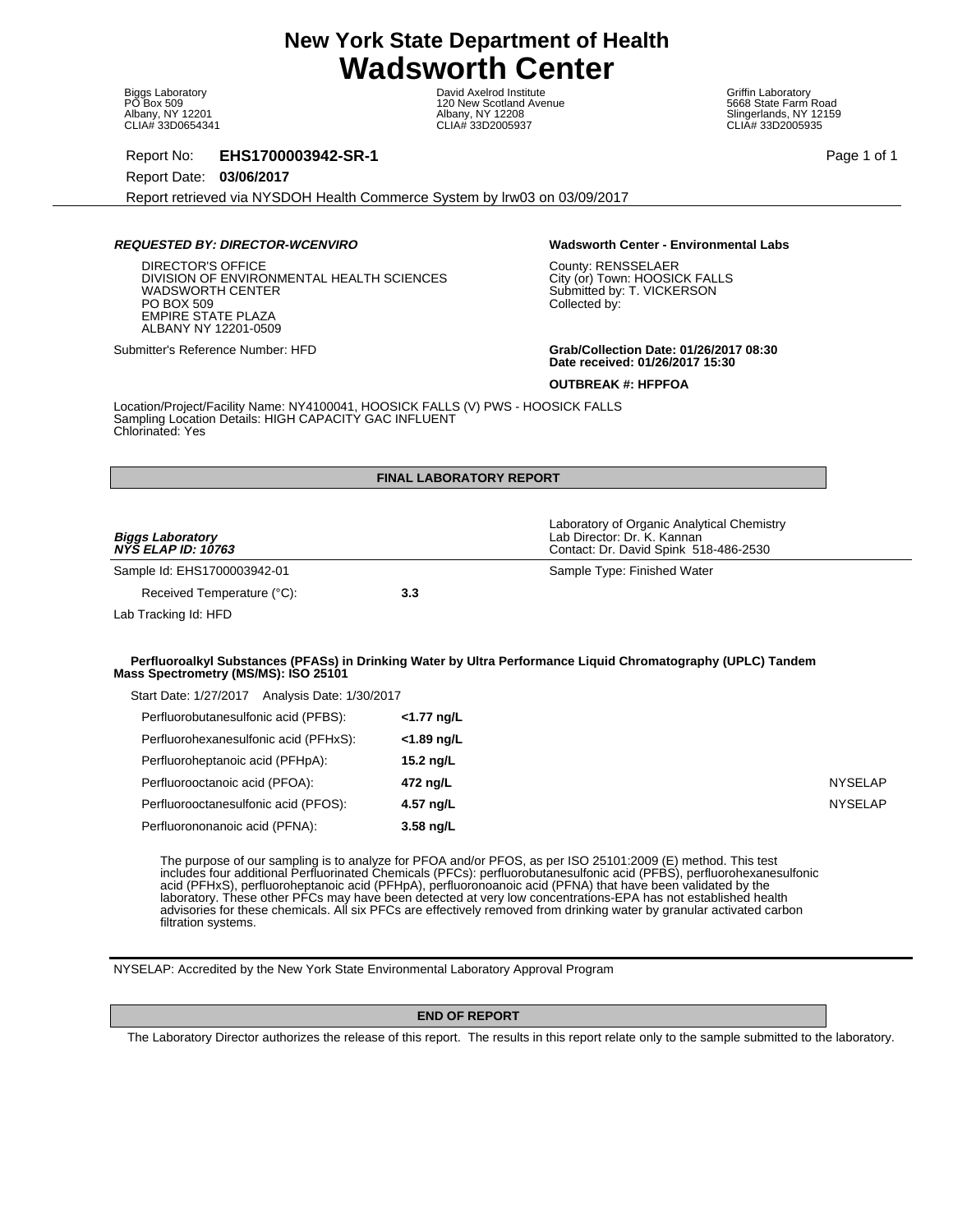Biggs Laboratory PO Box 509 Albany, NY 12201 CLIA# 33D0654341

David Axelrod Institute 120 New Scotland Avenue Albany, NY 12208 CLIA# 33D2005937

Griffin Laboratory 5668 State Farm Road Slingerlands, NY 12159 CLIA# 33D2005935

Report No: **EHS1700003943-SR-1** Page 1 of 1

Report Date: **03/06/2017**

Report retrieved via NYSDOH Health Commerce System by lrw03 on 03/09/2017

# **REQUESTED BY: DIRECTOR-WCENVIRO Wadsworth Center - Environmental Labs**

DIRECTOR'S OFFICE DIVISION OF ENVIRONMENTAL HEALTH SCIENCES WADSWORTH CENTER PO BOX 509 EMPIRE STATE PLAZA ALBANY NY 12201-0509

County: RENSSELAER City (or) Town: HOOSICK FALLS Submitted by: T. VICKERSON Collected by:

Submitter's Reference Number: HFE **Grab/Collection Date: 01/26/2017 08:30 Date received: 01/26/2017 15:30**

**OUTBREAK #: HFPFOA**

Location/Project/Facility Name: NY4100041, HOOSICK FALLS (V) PWS - HOOSICK FALLS Sampling Location Details: HIGH CAPACITY GAC MIDWAY Chlorinated: No

|                                                      | <b>FINAL LABORATORY REPORT</b> |                                                                                                                    |                |
|------------------------------------------------------|--------------------------------|--------------------------------------------------------------------------------------------------------------------|----------------|
| <b>Biggs Laboratory</b><br><b>NYS ELAP ID: 10763</b> |                                | Laboratory of Organic Analytical Chemistry<br>Lab Director: Dr. K. Kannan<br>Contact: Dr. David Spink 518-486-2530 |                |
| Sample Id: EHS1700003943-01                          |                                | Sample Type: Finished Water                                                                                        |                |
| Received Temperature (°C):                           | 2.4                            |                                                                                                                    |                |
| Lab Tracking Id: HFE                                 |                                |                                                                                                                    |                |
| Mass Spectrometry (MS/MS): ISO 25101                 |                                | Perfluoroalkyl Substances (PFASs) in Drinking Water by Ultra Performance Liquid Chromatography (UPLC) Tandem       |                |
| Start Date: 1/27/2017 Analysis Date: 1/30/2017       |                                |                                                                                                                    |                |
| Perfluorobutanesulfonic acid (PFBS):                 | <1.77 ng/L                     |                                                                                                                    |                |
| Perfluorohexanesulfonic acid (PFHxS):                | <1.89 ng/L                     |                                                                                                                    |                |
| Perfluoroheptanoic acid (PFHpA):                     | <2.00 ng/L                     |                                                                                                                    |                |
| Perfluorooctanoic acid (PFOA):                       | <2.00 ng/L                     |                                                                                                                    | <b>NYSELAP</b> |
| Perfluorooctanesulfonic acid (PFOS):                 | <1.91 ng/L                     |                                                                                                                    | <b>NYSELAP</b> |

includes four additional Perfluorinated Chemicals (PFCs): perfluorobutanesulfonic acid (PFBS), perfluorohexanesulfonic acid (PFHxS), perfluoroheptanoic acid (PFHpA), perfluoronoanoic acid (PFNA) that have been validated by the laboratory. These other PFCs may have been detected at very low concentrations-EPA has not established health advisories for these chemicals. All six PFCs are effectively removed from drinking water by granular activated carbon filtration systems.

NYSELAP: Accredited by the New York State Environmental Laboratory Approval Program

# **END OF REPORT**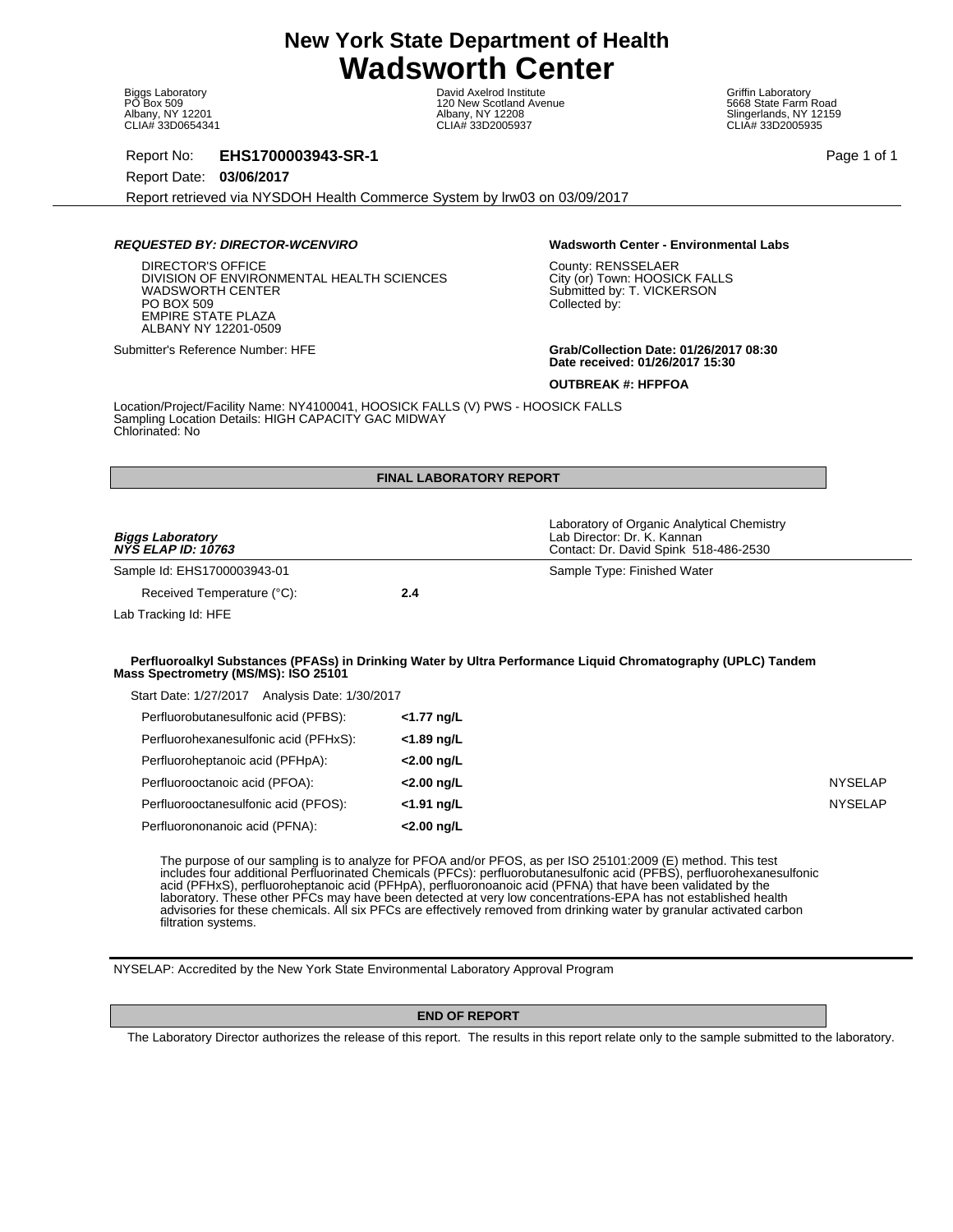Biggs Laboratory PO Box 509 Albany, NY 12201 CLIA# 33D0654341

David Axelrod Institute 120 New Scotland Avenue Albany, NY 12208 CLIA# 33D2005937

Griffin Laboratory 5668 State Farm Road Slingerlands, NY 12159 CLIA# 33D2005935

Report No: **EHS1700003944-SR-1** Page 1 of 1

Report Date: **03/06/2017**

Report retrieved via NYSDOH Health Commerce System by lrw03 on 03/09/2017

# **REQUESTED BY: DIRECTOR-WCENVIRO Wadsworth Center - Environmental Labs**

DIRECTOR'S OFFICE DIVISION OF ENVIRONMENTAL HEALTH SCIENCES WADSWORTH CENTER PO BOX 509 EMPIRE STATE PLAZA ALBANY NY 12201-0509

County: RENSSELAER City (or) Town: HOOSICK FALLS Submitted by: T. VICKERSON Collected by:

Submitter's Reference Number: HFF **Grab/Collection Date: 01/26/2017 08:30 Date received: 01/26/2017 15:30**

**OUTBREAK #: HFPFOA**

Location/Project/Facility Name: NY4100041, HOOSICK FALLS (V) PWS - HOOSICK FALLS Sampling Location Details: HIGH CAPACITY GAC EFFLUENT Chlorinated: No

|                                                                                        | <b>FINAL LABORATORY REPORT</b> |                                                                                                                    |                |
|----------------------------------------------------------------------------------------|--------------------------------|--------------------------------------------------------------------------------------------------------------------|----------------|
| <b>Biggs Laboratory</b><br><b>NYS ELAP ID: 10763</b>                                   |                                | Laboratory of Organic Analytical Chemistry<br>Lab Director: Dr. K. Kannan<br>Contact: Dr. David Spink 518-486-2530 |                |
| Sample Id: EHS1700003944-01                                                            |                                | Sample Type: Finished Water                                                                                        |                |
| Received Temperature (°C):                                                             | 1.4                            |                                                                                                                    |                |
| Lab Tracking Id: HFF                                                                   |                                |                                                                                                                    |                |
|                                                                                        |                                | Perfluoroalkyl Substances (PFASs) in Drinking Water by Ultra Performance Liquid Chromatography (UPLC) Tandem       |                |
|                                                                                        |                                |                                                                                                                    |                |
| Mass Spectrometry (MS/MS): ISO 25101<br>Start Date: 1/27/2017 Analysis Date: 1/30/2017 |                                |                                                                                                                    |                |
| Perfluorobutanesulfonic acid (PFBS):                                                   | <1.77 ng/L                     |                                                                                                                    |                |
| Perfluorohexanesulfonic acid (PFHxS):                                                  | <1.89 ng/L                     |                                                                                                                    |                |
| Perfluoroheptanoic acid (PFHpA):                                                       | <2.00 ng/L                     |                                                                                                                    |                |
| Perfluorooctanoic acid (PFOA):                                                         | <2.00 ng/L                     |                                                                                                                    | <b>NYSELAP</b> |
| Perfluorooctanesulfonic acid (PFOS):                                                   | <1.91 ng/L                     |                                                                                                                    | <b>NYSELAP</b> |

includes four additional Perfluorinated Chemicals (PFCs): perfluorobutanesulfonic acid (PFBS), perfluorohexanesulfonic acid (PFHxS), perfluoroheptanoic acid (PFHpA), perfluoronoanoic acid (PFNA) that have been validated by the laboratory. These other PFCs may have been detected at very low concentrations-EPA has not established health advisories for these chemicals. All six PFCs are effectively removed from drinking water by granular activated carbon filtration systems.

NYSELAP: Accredited by the New York State Environmental Laboratory Approval Program

# **END OF REPORT**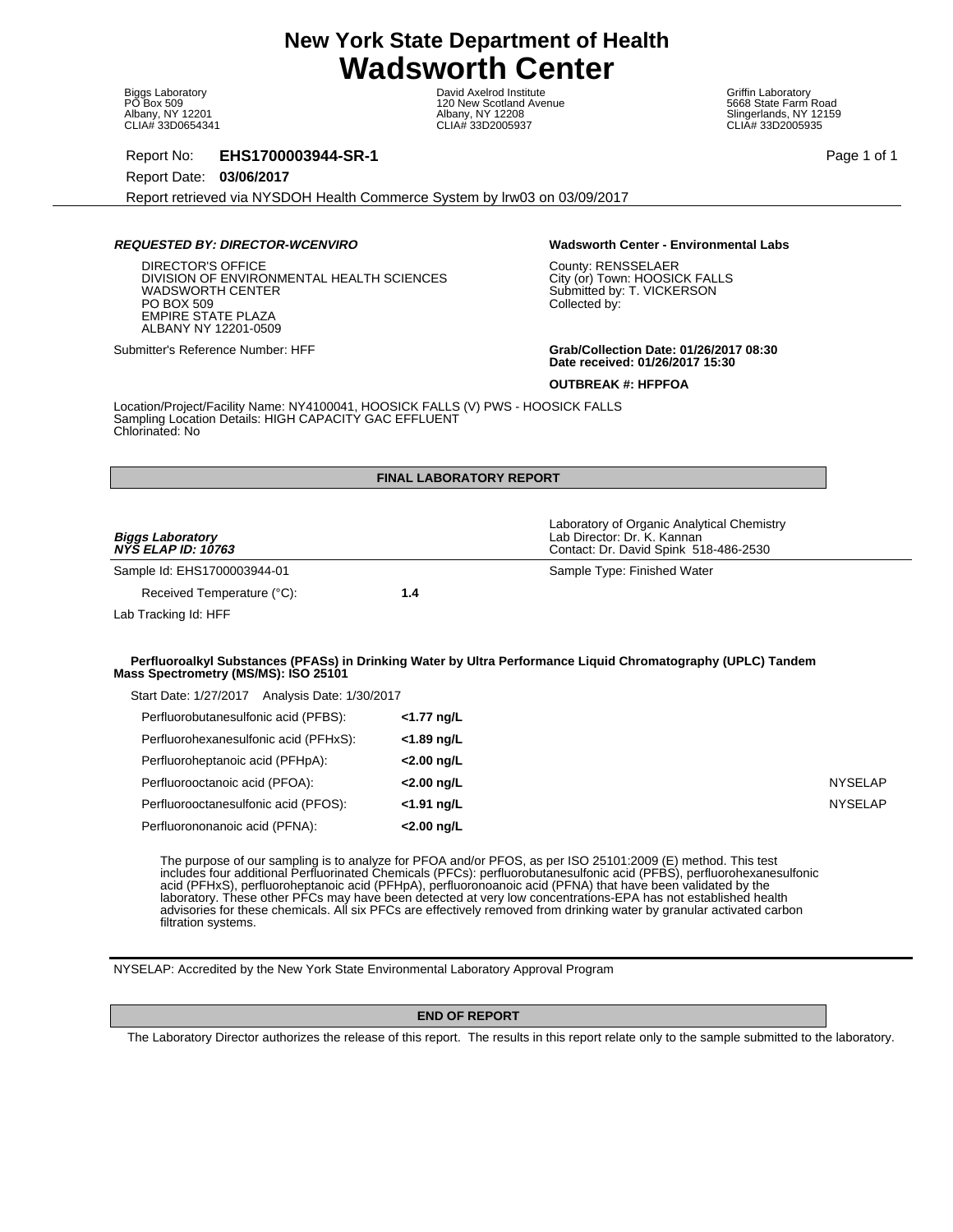Biggs Laboratory PO Box 509 Albany, NY 12201 CLIA# 33D0654341

David Axelrod Institute 120 New Scotland Avenue Albany, NY 12208 CLIA# 33D2005937

Griffin Laboratory 5668 State Farm Road Slingerlands, NY 12159 CLIA# 33D2005935

Report No: **EHS1700003945-SR-1** Page 1 of 1

Report Date: **03/06/2017**

Report retrieved via NYSDOH Health Commerce System by lrw03 on 03/09/2017

# **REQUESTED BY: DIRECTOR-WCENVIRO Wadsworth Center - Environmental Labs**

DIRECTOR'S OFFICE DIVISION OF ENVIRONMENTAL HEALTH SCIENCES WADSWORTH CENTER PO BOX 509 EMPIRE STATE PLAZA ALBANY NY 12201-0509

County: RENSSELAER Submitted by: TIM VICKERSON Collected by:

Submitter's Reference Number: FRB **Grab/Collection Date: 01/26/2017 Date received: 01/26/2017 15:30**

Location/Project/Facility Name: FIELD REAGENT BLANK Sampling Location Details: PREPARED ON: 1/25/17 - WITH SAMPLE(S): EHS1700003939 - 3944

|                                                      | <b>FINAL LABORATORY REPORT</b> |                                                                                                                    |
|------------------------------------------------------|--------------------------------|--------------------------------------------------------------------------------------------------------------------|
| <b>Biggs Laboratory</b><br><b>NYS ELAP ID: 10763</b> |                                | Laboratory of Organic Analytical Chemistry<br>Lab Director: Dr. K. Kannan<br>Contact: Dr. David Spink 518-486-2530 |
| Sample Id: EHS1700003945-01                          |                                | Sample Type: Field Blank                                                                                           |
| Received Temperature (°C):                           | 5.7                            |                                                                                                                    |
| Lab Tracking Id: FRB                                 |                                |                                                                                                                    |
|                                                      |                                |                                                                                                                    |
| Mass Spectrometry (MS/MS): ISO 25101                 |                                | Perfluoroalkyl Substances (PFASs) in Drinking Water by Ultra Performance Liquid Chromatography (UPLC) Tandem       |

| Analysis Date: 1/30/2017<br>Start Date: 1/27/2017 |               |
|---------------------------------------------------|---------------|
| Perfluorobutanesulfonic acid (PFBS):              | <1.77 ng/L    |
| Perfluorohexanesulfonic acid (PFHxS):             | <1.89 ng/L    |
| Perfluoroheptanoic acid (PFHpA):                  | <2.00 ng/L    |
| Perfluorooctanoic acid (PFOA):                    | <2.00 ng/L    |
| Perfluorooctanesulfonic acid (PFOS):              | $<$ 1.91 ng/L |
| Perfluorononanoic acid (PFNA):                    | <2.00 ng/L    |

The purpose of our sampling is to analyze for PFOA and/or PFOS, as per ISO 25101:2009 (E) method. This test includes four additional Perfluorinated Chemicals (PFCs): perfluorobutanesulfonic acid (PFBS), perfluorohexanesulfonic acid (PFHxS), perfluoroheptanoic acid (PFHpA), perfluoronoanoic acid (PFNA) that have been validated by the laboratory. These other PFCs may have been detected at very low concentrations-EPA has not established health advisories for these chemicals. All six PFCs are effectively removed from drinking water by granular activated carbon filtration systems.

NYSELAP: Accredited by the New York State Environmental Laboratory Approval Program

### **END OF REPORT**